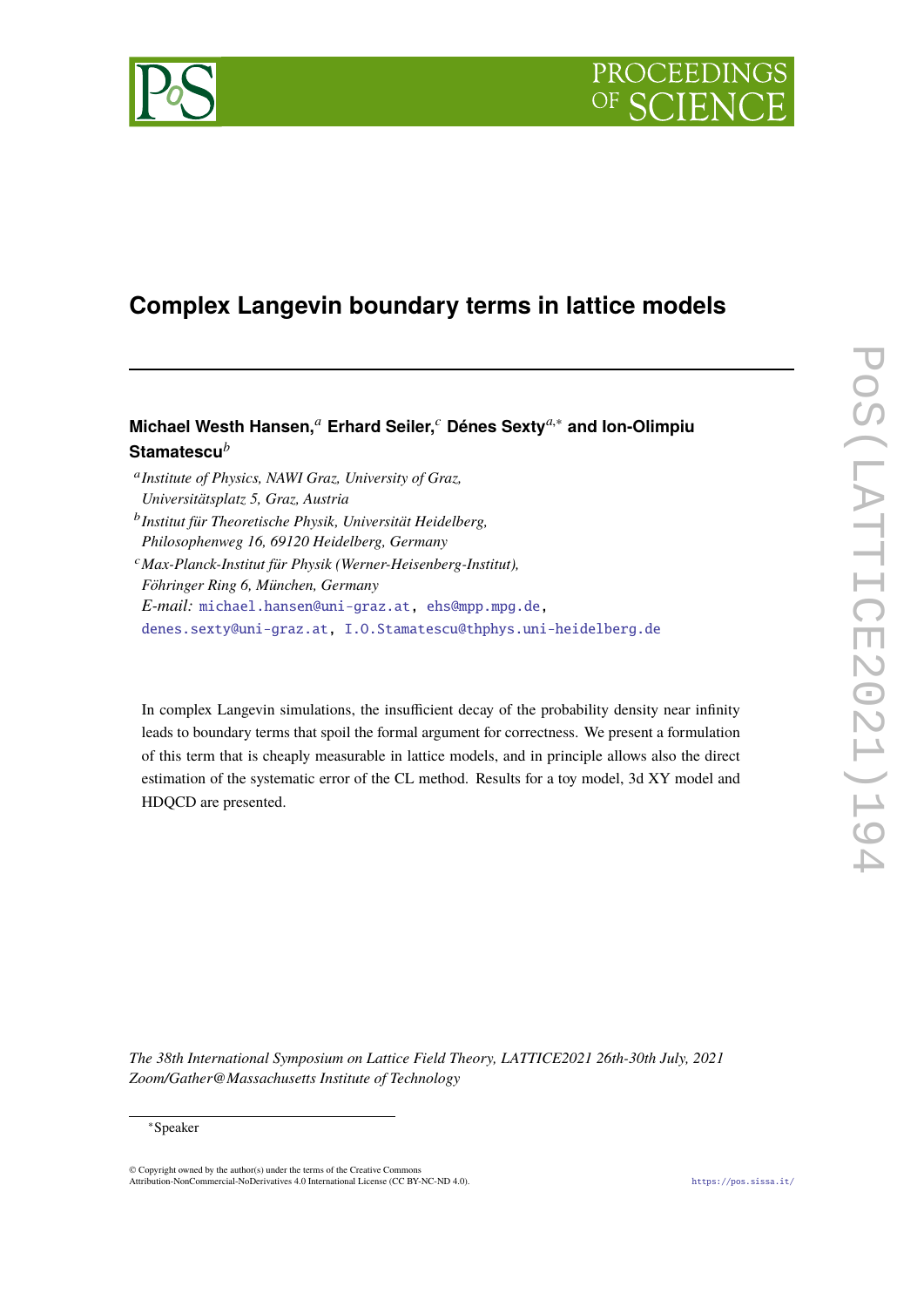# **1. Introduction**

The notorius sign problem invalidates importance sampling simulations of theories with a complex measure, e.g. QCD at nonzero chemical potential. A proposed solution to this problem is the complex Langevin method [\[1\]](#page-5-0) which complexifies the integration manifold using holomorphy, and uses the Complex Langevin equation (CLE), to evade the need of interpreting the integration measure as a probability density. For some complex measure  $\rho(x) = \exp(-S(x))$  depending on the variable *x* the CLE is thus written as

$$
\partial_{\tau} x = -\text{Re} \left. \frac{\partial S(z)}{\partial z} \right|_{z=x+iy} + \eta_{\tau}, \qquad \partial_{\tau} y = -\text{Im} \left. \frac{\partial S(z)}{\partial z} \right|_{z=x+iy}, \tag{1}
$$

with the drift term  $K(z) = \frac{\partial S(z)}{\partial z}$  and a Gaussian noise  $\eta$  satisfying  $\langle \eta_{\tau} \eta_{\tau'} \rangle = 2\delta(\tau - \tau')$ . This method is succesful in many cases [\[2\]](#page-5-1), (for gauge theories there is an extra difficulty caused by the complexification of gauge degrees of freedom, which is cured by gauge cooling[\[3\]](#page-6-0)). In some cases however problems remain, leading to convergence to incorrect results. It has been identified that the problematic cases either have to do with insufficiently fast decay of the probability density of the complexified stochastic process at infinity [\[4\]](#page-6-1) or near zeroes of the measure [\[5\]](#page-6-2). In the formal justifiaction of the Complex Langevin method, this gives rise to certain boundary terms invalidating the equivalence of the Complex Langevin result to the correct result, which is simply given by the integral on the original manifold with the complex measure. Here we discuss boundary terms arising at infinity, for boundary terms around poles, see [\[6\]](#page-6-3).

### **2. Boundary terms**

The CLE gives rise to a real probability density on the complexified manifold  $P(x, y, \tau)$ . (To keep the notation simple we use a one variable model, generalizations to more variables are straightforward). The CLE result for a holomorphic observable  $O(z)$  is thus

$$
\langle O \rangle_{P(t)} = \int dx dy P(x, y, t) O(x + iy), \tag{2}
$$

whereas the correct result we intend to calculate is

$$
\langle O \rangle_{\rho} = \int dx O(x) \rho(x) = \lim_{t \to \infty} \langle O \rangle_{\rho(t)} = \lim_{t \to \infty} \int dx O(x) \rho(x, t)
$$
 (3)

where we defined a time-dependent complex measure  $\rho(x, t)$  using  $\rho(x, t) = \exp(L_c^T) \rho_0(x)$ , where  $\rho_0(x)$  can be some initial distribution on the real axis, and  $L_c$  is the complex Fokker-Planck operator  $L_c = (\partial_z + K(z))\partial_z$ . Assuming the uniqueness of the limit  $\rho(x, t) \to e^{-S(x)}$ , one can define an internal stinction interpolation function

$$
F(t,\tau) = \int dx dy P(x, y, t-\tau) O(x, y, \tau), \tag{4}
$$

using the time evolved observables

$$
O(x, y, t) = e^{tL_c} O(x + iy).
$$
 (5)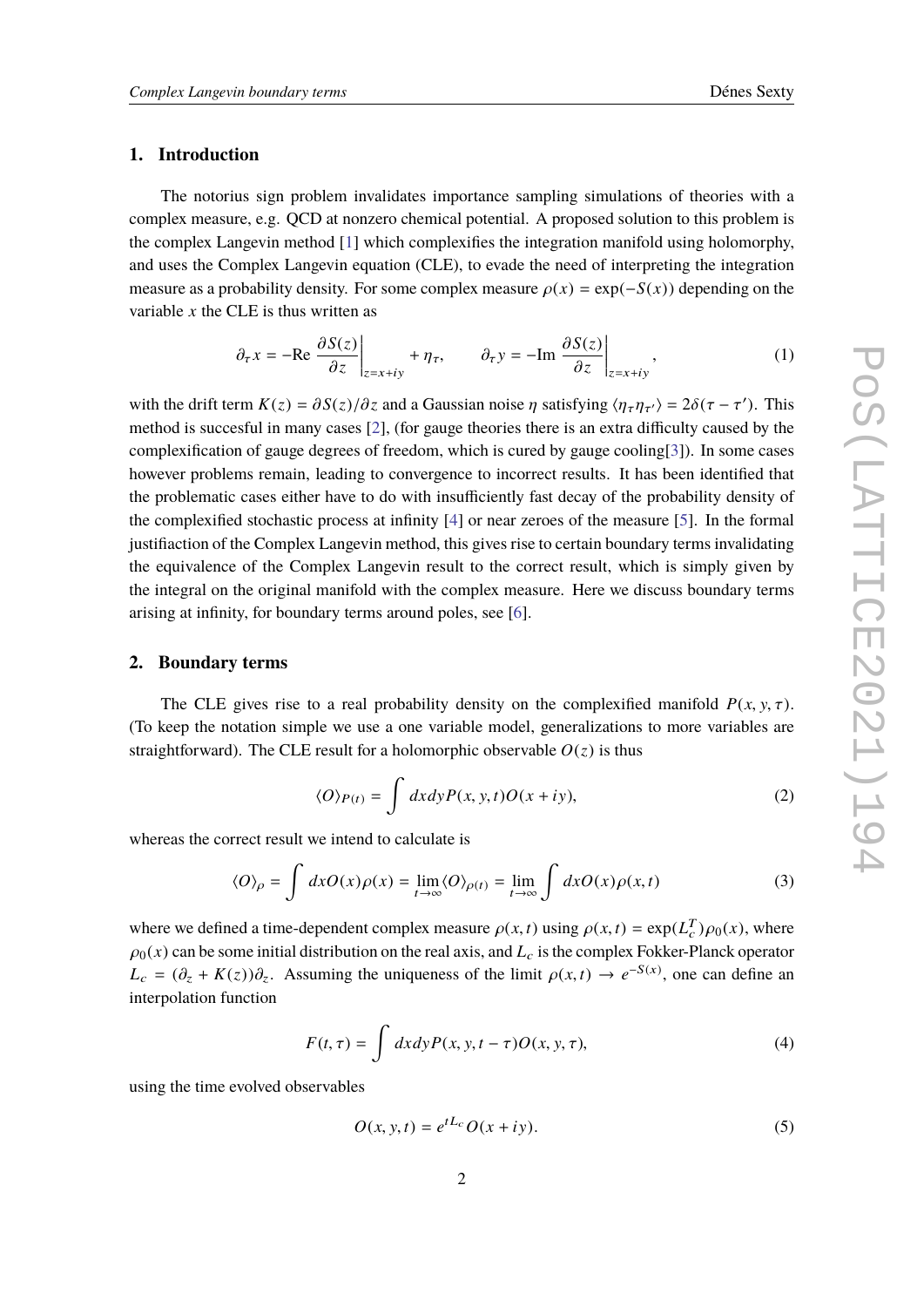*F*(*t*,  $\tau$ ) interpolates between the above two quantities such that  $F(t, 0) = \langle O \rangle_{P(t)}$  and  $F(t, t) =$  $\langle O \rangle_{\rho(t)}$ , provided the initial conditions are chosen to agree. Thus the CLE results are correct if  $\partial F(t, \tau)/\partial \tau = 0$ , which can be shown using partial integrations assuming holomorphy of the evolved observables. However the partial integrations can give rise to boundary terms if the decay of  $P(x, y)$  is not fast enough at infinity. Introducing a cutoff in the integral we can derive the formula for the boundary term at infinity:

$$
B(Y,t) = \partial_{\tau} F(Y;t,\tau)|_{\tau=0} = \int_{|y|
$$

where the integral over a divergence is converted to an integral over a surface with *dS* the surface element and **n** is a normal vector. Using this definition the boundary term for a toy model was measured in [\[7\]](#page-6-4). This definition allows the calculation of the boundary term also in models with many independent variables, by defining a cutoff which restricts the variables to a compact subspace which encompasses the whole complexified manifold as the cutoff *Y* is sent to infinity. However the integration on the surface of such a compact region can be cumbersome for models with many variables. Instead we turn to different formulation of the boundary terms.

Following [\[8\]](#page-6-5), starting again from  $B(Y, t) = \partial_{\tau} F(Y; t, \tau)$ , we write

$$
\partial_{\tau} F(Y;t,\tau)|_{\tau=0} = -\int_{|y| \le Y} \partial_t P(x,y,t)O dx dy + \int_{|y| \le Y} P(x,y,t)L_cO dx dy. \tag{7}
$$

The first term in this expression goes to zero in the  $t \to \infty$  limit, as the process equilibrates and  $P(x, y, t)$  evolves to a stationary solution. The second term can be nonzero and it can spoil correctness if  $\lim_{Y\to\infty} B(Y) \neq 0$ . We can similarly define higher order boundary terms using

<span id="page-2-0"></span>
$$
B_n(Y) = \partial_{\tau}^n F(Y; t, \tau)|_{\tau=0} = \lim_{t \to \infty} \int_{|y| \le Y} P(x, y, t) L_c^n O dx dy = \langle \Theta(Y - |y|) L_c^n O \rangle_P. \tag{8}
$$

This construction can be straightforwardly generalized to lattice systems with many variables by defining an integration cutoff with e.g. max<sub>i</sub>  $y_i$  < *Y*. Generalization to curved manifolds such as the  $SL(3, \mathbb{C})$  space arising in the complexification of lattice QCD simulations is e.g. possible using the unitarity norm

$$
n(M) = \text{Tr}(M^{\dagger}M - 1)^2 \text{ for } M \in \text{SL}(N, \mathbb{C}).
$$
 (9)

The boundary term is then defined using the Haar measure *dM* as

$$
B_n(Y) = \int_{n(M) < Y} P(M) L_c^n O \, dM = \langle \Theta \left( Y - n(M) \right) L_c^n o \rangle_P. \tag{10}
$$

For lattice models one can take *n*(*M*) as the average or the maximum of the univarity norms of the link variables.

The boundary term arises in the limit that the cutoff is taken to infinity, as well as the Lagevin time. The order of limits is however crucial. As we see above  $B(Y = \infty) = 0$  expresses the stationarity of the complexified process, and thus  $B(Y = \infty)$  is consistent with zero within errors (large fluctuations give a hint for incorrect CLE results). If we take the  $Y \to \infty$  limit last, the observation of a nonzero boundary term is possible.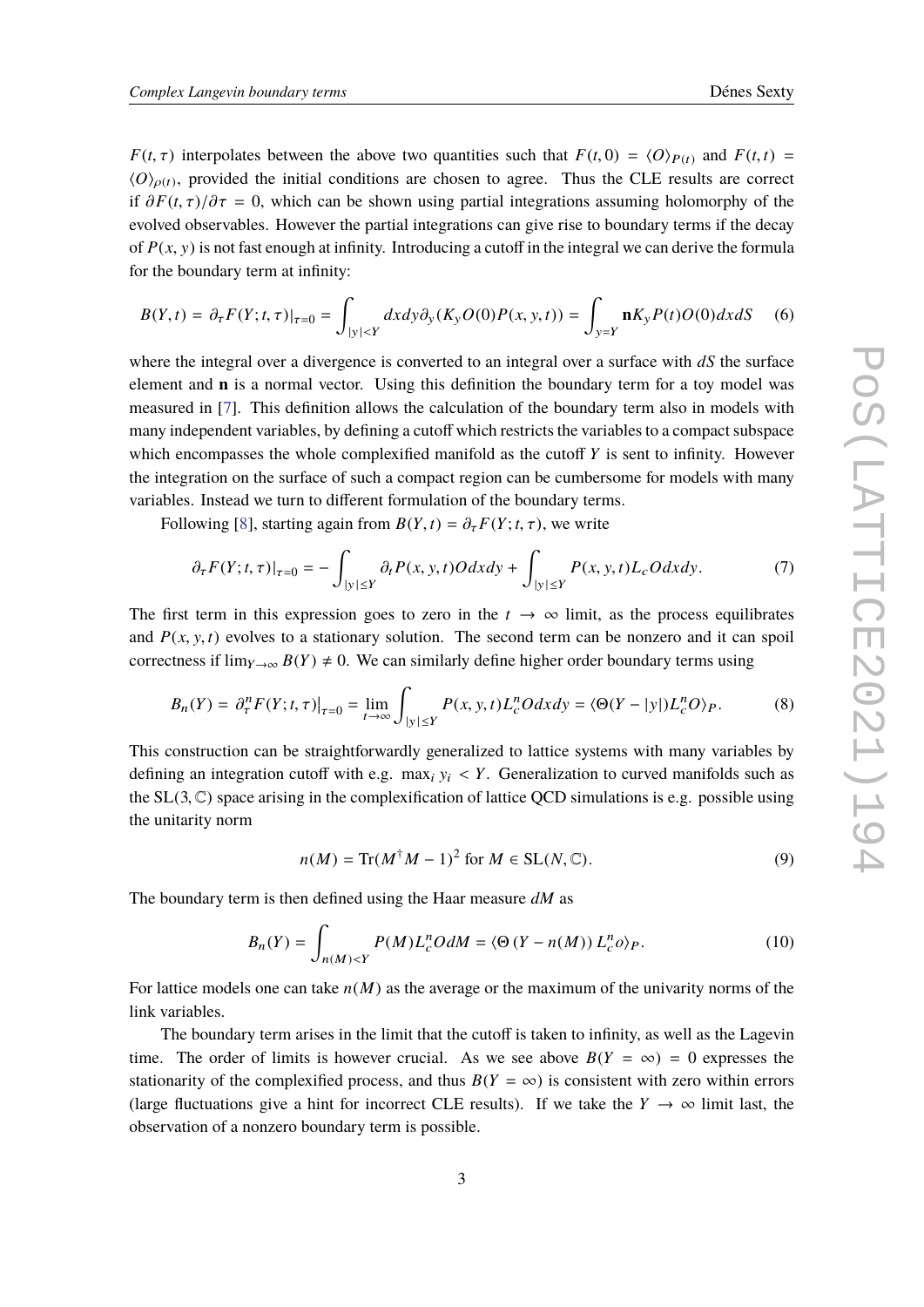# **3. Results**

First we investigate the toy model given by  $S(\varphi) = i\beta \cos(\varphi) + s\varphi^2/2$ . For  $s = 0$ , the CLE equilibrates to  $P(x, y) = 1/(4\pi \cosh^2 y)$ , giving an incorrect value for the observables  $e^{ik\varphi}$  with  $k \in \mathbb{Z}$  [\[9\]](#page-6-6). The second term in the action acts as a regularizer and ensures correct CLE results if *s* is chosen sufficiently large as can easily be verified using numerical integration. The boundary term is measured using eq. [\(8\)](#page-2-0), as seen in Fig. [1.](#page-3-0) As one observes a nonzero  $\lim_{Y\to\infty} B(Y)$  limit signals an incorrect CLE result. Note that in the case of incorrect CLE results, the boundary term's fluctuations grow as *Y* grows. For the rightmost value on the plot the cutoff is removed, and the value  $B(Y)$  is consistent with zero within errors, as argued above. For this toy model, the whole  $\tau$ 

<span id="page-3-0"></span>

**Figure 1:** Boundary term for the observable  $e^{ix}$  in the toy model  $S(\varphi) = i\beta \cos(\varphi) + s\varphi^2/2$ , for various *s* values (left). The suggest (e(X) in the CLE process and its synctualize as a function of a for  $\theta = 0.1$  (ri values (left). The average  $\langle e^{ix} \rangle$  in the CLE process and its exact value as a function of *s* for  $\beta = 0.1$  (right).

dependence of  $F(t, \tau)$  is calculable using the solution of the Fokker-Planck equation for  $P(x, y, t)$ and a numerical solution of the differential eqs. defining  $O(z, t)$  [\[7\]](#page-6-4), see in Fig. [2.](#page-3-1) As one observes,

<span id="page-3-1"></span>

**Figure 2:** The interpolation function  $F(t, \tau)$  for the observable  $e^{i\varphi}$  in the toy model  $S(\varphi) = i\beta \cos(\varphi) + s\varphi^2/2$ ,<br>for  $\theta = 0.1$  and various  $t, \tau$  values (left). The second order boundary term  $P$ , for the observa for  $\beta = 0.1$  and various *t*,  $\tau$  values (left). The second order boundary term  $B_2$  for the observable  $e^{i\varphi}$ .

the  $\tau$  dependence of  $F(t, \tau)$  can be approximated with an ansatz.

$$
F(t,\tau) \approx \sum_{n=0}^{\infty} A_n(t) \exp(-\omega_n \tau)
$$
 (11)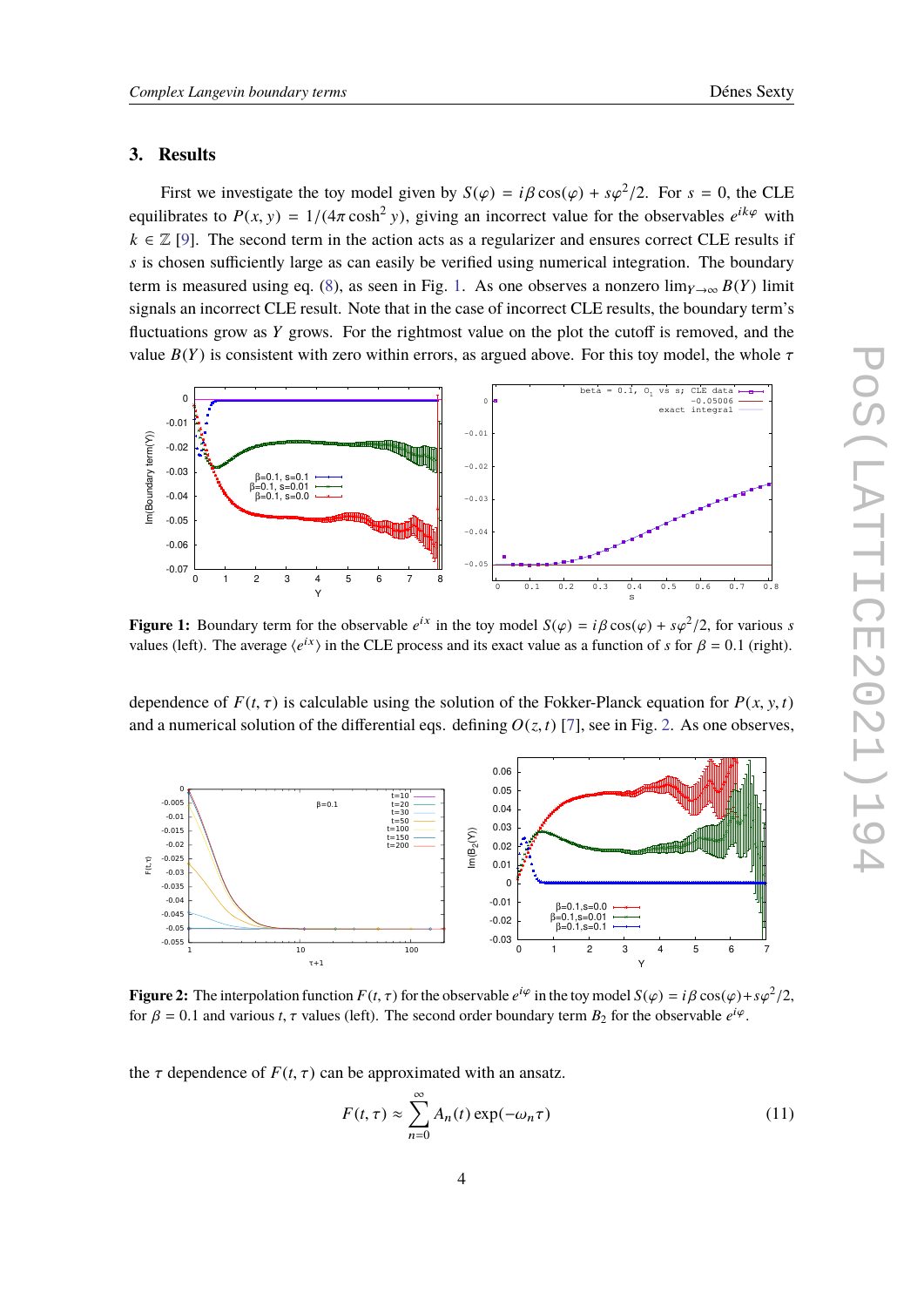<span id="page-4-1"></span>

| $\beta$ , s | B <sub>1</sub> | B <sub>2</sub> | CL.            | correct    | corrected CL   |
|-------------|----------------|----------------|----------------|------------|----------------|
| 0.1, 0      | $-0.04859(45)$ | 0.0493(11)     | $-0.00115(45)$ | $-0.05006$ | $-0.04901(62)$ |
| 0.1, 0.01   | $-0.01795(49)$ | 0.01801(80)    | $-0.03318(50)$ | $-0.05006$ | $-0.05106(40)$ |
| 0.1, 0.1    | $-0.00048(30)$ | 0.00057(35)    | $-0.04957(31)$ | $-0.05006$ | $-0.04997(6)$  |
| 0.5, 0      | $-0.2474(11)$  | 0.237(11)      | 0.00003(23)    | $-0.25815$ | $-0.258(11)$   |
| 0.5, 0.3    | $-0.05309(86)$ | 0.0552(51)     | $-0.19658(70)$ | $-0.23841$ | $-0.2473(37)$  |

**Table 1:** The estimation of the correct result using the correction formula [\(13\)](#page-4-0) for the toy model  $S(\varphi)$  =  $i\beta \cos(\varphi) + s\varphi^2/2$  the imaginary part of the observable  $e^{ix}$ .

To get the error of the CLE solution, we must calculate

$$
F(t,0) - F(t,t) = \langle O \rangle_P - \langle O \rangle_\rho. \tag{12}
$$

Using the simplified ansatz  $F(t, \tau) = A_0 + A_1 \exp(-\omega_1 \tau)$ , we can express the error using the boundary terms:

<span id="page-4-0"></span>
$$
F(t,0) - F(t,t) = \left. \frac{(\partial_{\tau} F(t,\tau))^2}{\partial_{\tau}^2 F(t,\tau)} \right|_{\tau=0} = \frac{B_1^2}{B_2}
$$
 (13)

This allows to calculate a corrected result with  $\langle O \rangle_{\text{corr}} = \langle O \rangle_P - B_1^2/B_2$  $\langle O \rangle_{\text{corr}} = \langle O \rangle_P - B_1^2/B_2$  $\langle O \rangle_{\text{corr}} = \langle O \rangle_P - B_1^2/B_2$ . On Fig. 2 the second<br>carden hour demu term is plotted. Compared to *B*, they have larger fluctuations as large statistics is order boundary term is plotted. Compared to  $B_1$  they have larger fluctuations so large statistics is needed for a reliable measurement. As shown in Table. [1](#page-4-1) this allows the recovery of the correct result within errors.

We have studied the boundary terms in the 3D XY model

$$
S = -\beta \sum_{x} \sum_{\nu=0}^{2} \cos(\phi_x - \phi_{x+\hat{\nu}} - i\mu \delta_{\nu,0})
$$
 (14)

for which the CLE is known to fail in the small  $\beta$  phase even for small chemical potentials, and is apparently correct in the large  $\beta$  region [\[10\]](#page-6-7). The measurement of the boundary terms confirms this picture, see in Fig. [3.](#page-5-2) Apparently a boundary term is present even at  $\beta = 0.9$ , but its value is so small, that for all intents and purposes the CLE gives correct results. The correction of the observables using eq. [13](#page-4-0) gives the right magnitude and sign of the systematic error of CLE, however the exact result (calculated using the worldline method) in the low beta phase is not recovered. The reasons for this might include the simplicity of the ansatz for  $F(t, \tau)$  as well as the difficulty of the measurement of the second order boundary terms due to lack of necessary statistics (For further details, see [\[8\]](#page-6-5)).

Finally we show results for the HDQCD model [\[11\]](#page-6-8). As noted in [\[3\]](#page-6-0) the CLE treatment gives correct results for large β values, and incorrect result below  $\beta \approx 5.8$ . The measurement of the boundary terms confirms this picture. In Fig. [4](#page-5-3) the boundary term for the spatial plaquette and the Polyakov loop variable is shown. In Fig. [5](#page-6-9) CLE results and reweighting results are shown, confirming that it is possible to judge the reliability of CLE results based on the boundary terms.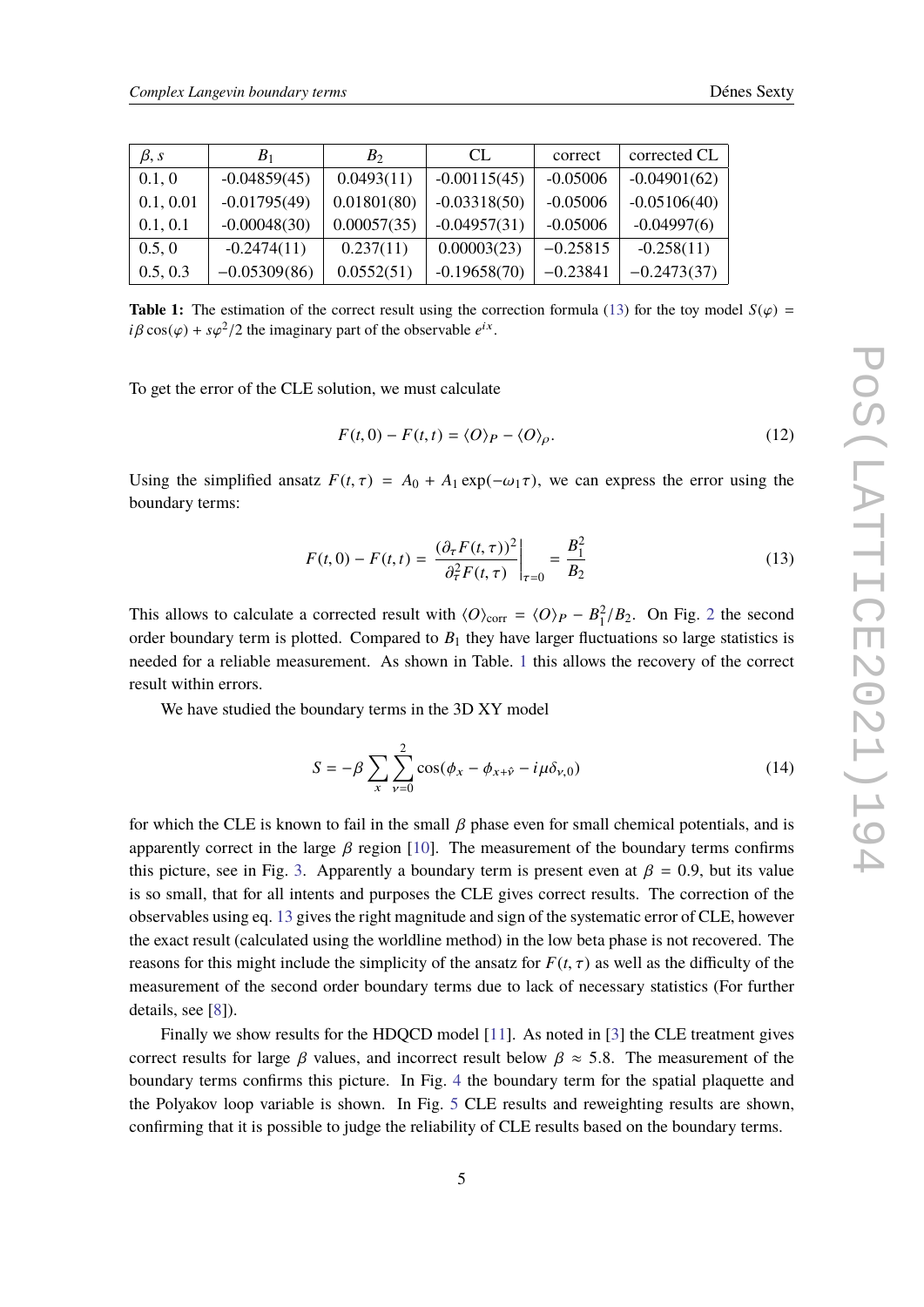

<span id="page-5-2"></span>

**Figure 3:** The first order (left) and second order (right) boundary term in the 3D XY model for the action density observable.

<span id="page-5-3"></span>

**Figure 4:** The boundary term in HDQCD for the spatial plaquette average observable (left) and the polyakov loop observable (right).

# **4. Conclusions**

We have shown that the boundary terms present a valuable diagnostic tool for the assessing of the performance of a CLE simulation. In the volume integral formulation, they can be measured as the limiting value of a cut-off version of the observable  $L_cO$  for the observable  $O$ . The boundary term observables are cheap to measure even for lattice models, and one needs a cheap offline analysis procedure to calculate the dependence on the cutoff. The order of magnitude of the systematic error of CLE is than related to the magnitude of the boundary terms. In some cases even the correction of the CLE result can be carried out using second order boundary terms.

### **References**

- <span id="page-5-0"></span>[1] J. R. Klauder, *Stochastic quantization*, *[Acta Phys.Austriaca Suppl.](http://dx.doi.org/10.1007/978-3-7091-7651-1_8)* **25** (1983) 251–281; G. Parisi, *On complex probabilities*, *Phys.Lett.* **B131** [\(1983\) 393–395.](http://dx.doi.org/10.1016/0370-2693(83)90525-7)
- <span id="page-5-1"></span>[2] G. Aarts, *Can stochastic quantization evade the sign problem? The relativistic Bose gas at finite chemical potential [Phys. Rev. Lett.](http://dx.doi.org/10.1103/PhysRevLett.102.131601)* **102** (2009), 131601 [[0810.2089](https://arXiv.org/abs/0810.2089)]; G. Aarts, F. Attanasio, B. Jäger and D. Sexty, *The QCD phase diagram in the limit of heavy quarks*